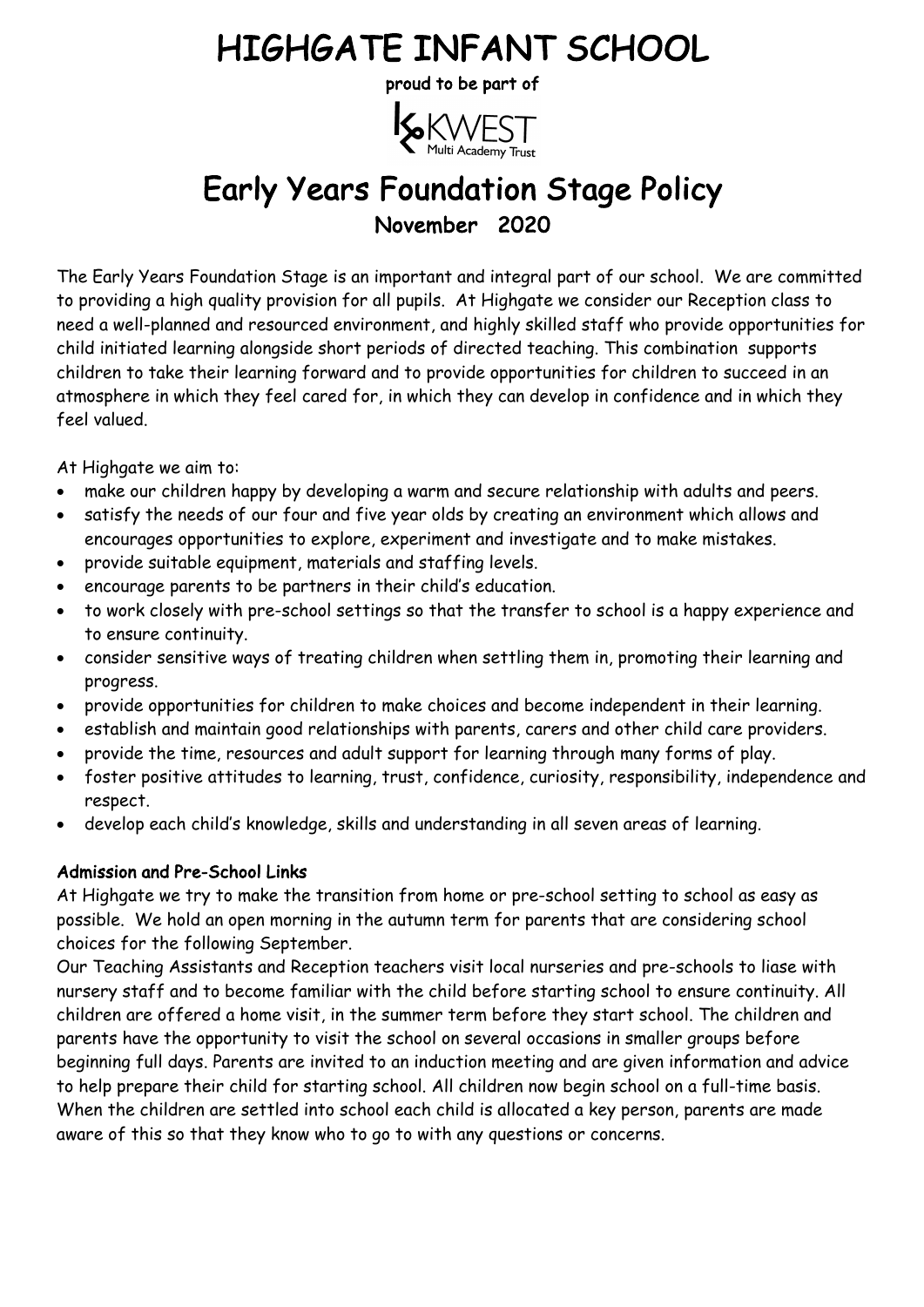# Parents

Children's experiences at home are highly significant to their achievement. We believe that when parents and practitioners work together in early year settings, the results have a positive impact on the child's development and learning.

We actively encourage parents to;

- feel welcome in school at all times
- enter into a partnership with school through our Home and School Agreement
- understand that the education of their children is shared by home and school and value their knowledge and expertise to support learning opportunities
- have access to their child's learning journey at all times and know that they may contribute towards it any time.
- share in their child's progress and achievements.
- participate in our coffee and learning together mornings.

#### Provision

The classroom has its own cloakroom and dedicated outdoor play area. Equipment and resources are placed within reach of the children and they are encouraged to select, use and tidy this equipment with independence. There is suitable furniture in the classrooms for young children. Large and small apparatus is available and we have vehicles for outdoor use. We have access to a school field and allotment which the EYFS staff and children frequently make use of.

We are aware that assembly, playtime and dinnertime can be stressful to our younger children and every step is taken to make this time as pleasant as possible. We have a programme of gradual integration into assembly. The Reception children are given extra help at dinnertime. At home time every care is taken to make sure that the children are safe. Parents are encouraged to wait in the playground and the class teacher and children meet the parents at the gate.

## Curriculum

We adhere to the Statutory Framework of the EYFS and the four guiding principles that shape practice within Early Years settings:

Every child is a unique child, who is constantly learning and can be resilient, capable, confident and self-assured

Children learn to be strong and independent through positive relationships

Children learn and develop well in enabling environments, in which their experiences respond to their individual needs and there is a strong partnership between practitioners and parents and/or carers

The Foundation Stage curriculum is organised into seven areas of learning, three prime areas:

- Personal, social and emotional development;
- Communication and language;
- Physical Development

and four specific areas:

- Literacy
- Mathematics
- Understanding the world
- Expressive Arts and Design